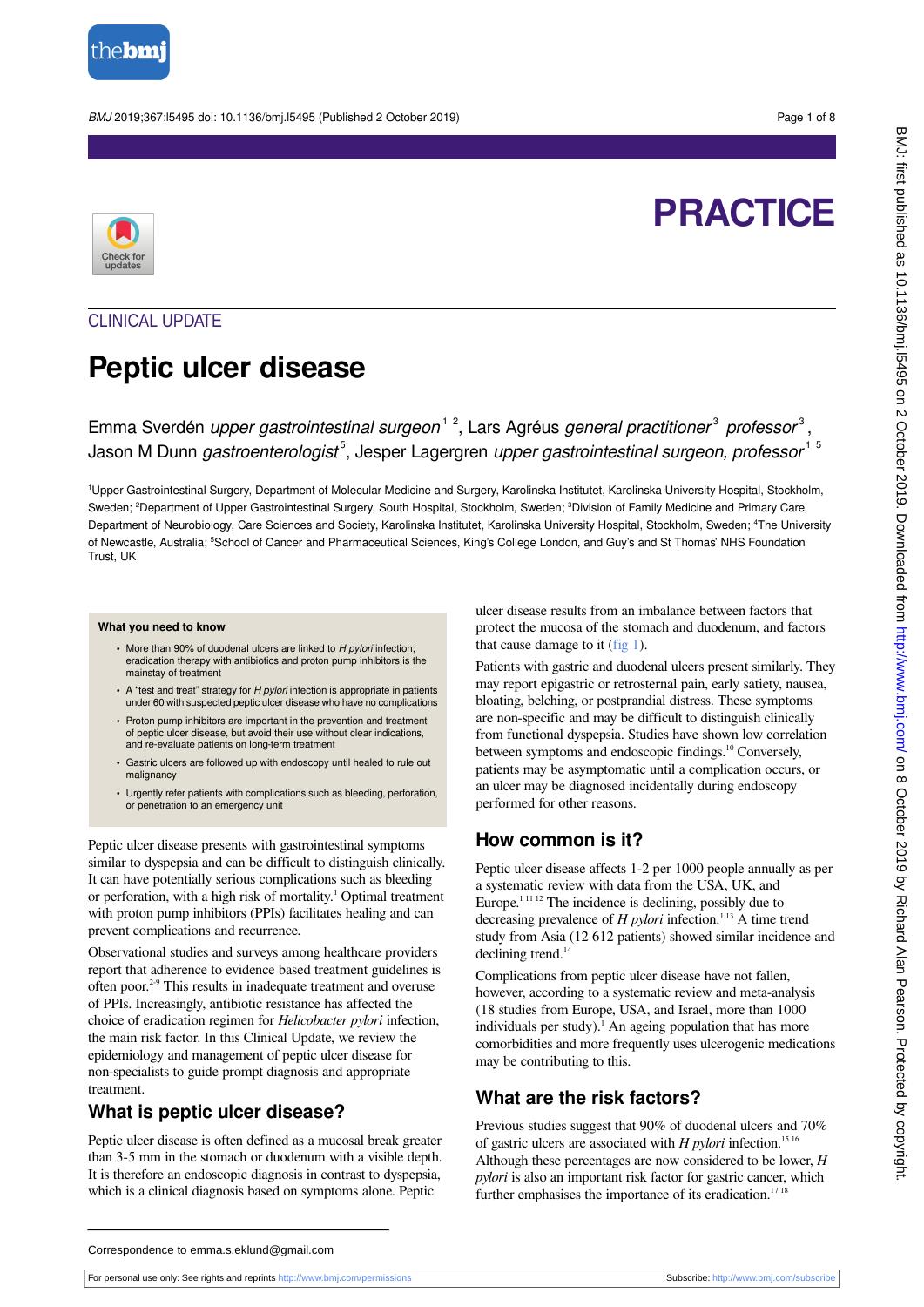BMJ: first published as 10.1136/bmj.I5495 on 2 October 2019. Downloaded from http://www.bmj.com/ on 8 October 2019 by Richard Alan Pearson. Protected by copyright

BMJ: first published as 10.1136/bmj.15495 on 2 October 2019. Downloaded from <http://www.bmj.com/> on 8 October 2019 by Richard Alan Pearson. Protected by copyright.

Medications such as aspirin and non-steroidal anti-inflammatory drugs (NSAIDs) cause approximately 10% of peptic ulcers. NSAIDs are more strongly linked to gastric ulcers than duodenal ulcers.19-22 The combination of aspirin with NSAIDs further increases the risk.<sup>23</sup> Use of these drugs has increased over the last few decades. In the USA, self-reported use of aspirin and NSAIDs increased by 57% and 43%, respectively, between 2005 and 2010. Nearly 46% of all people over 70 were regular aspirin users in 2010, according to a national survey (27 157 people).<sup>24</sup> Selective COX-2 (cyclo-oxygenase-2) inhibitors have a lower risk of peptic ulcer disease compared with non-selective NSAID<sub>s.25</sub>

Marginal ulcer is seen in approximately 5% of patients who have undergone gastric bypass surgery for obesity.<sup>26</sup> The incidence can be as high as 27-36% in patients with upper gastrointestinal symptoms after gastric bypass surgery.<sup>2</sup>

[Box 1](#page-1-0) lists other risk factors for peptic ulcer disease. The proportion of idiopathic ulcers has been increasing in recent years.<sup>36</sup> A multicentre study based in France (713 patients) found that 22% of patients with duodenal or gastric ulcer were neither infected by  $H$  *pylori*, nor using ulcerogenic drugs.<sup>37</sup> Between 20% and 50% of duodenal ulcers in the USA and 3-12% in Europe are negative for *H pylori*. <sup>38</sup> Before defining an ulcer as idiopathic, all other risk factors [\(box 1\)](#page-1-0) should be excluded.

#### <span id="page-1-0"></span>**Box 1: Risk factors and causes of ulcers in the stomach and duodenum**

• H Pylori

#### • NSAIDs

- Gastric bypass surgery
	- Cigarette smoking<sup>28</sup>
	- Selective serotonin reuptake inhibitors<sup>29 30</sup>
	- **•** Zollinger-Ellison syndrome (uncommon, gastrin producing tumour usually located in the pancreas)
	- Physiological stress associated with serious trauma and critical illness<sup>31</sup> (eg, septicaemia)
	- **•** Gastric tumours mistaken for peptic ulcers
	- **•** Autoimmune diseases, eg, vasculitis, sarcoidosis, and Crohn's disease
	- **•** Infections, mainly in immunocompromised patients, eg, cytomegalovirus, tuberculosis, and syphilis<sup>3</sup>
	- **•** Psychological stress is not an established risk factor for peptic ulcer disease, although some research has suggested an association<sup>5</sup>
	- **•** Consumption of alcohol or coffee does not seem to increase the risk of peptic ulcer disease<sup>3</sup>

## **What are the complications?**

Bleeding, perforation, penetration to a surrounding organ, and obstruction from fibrotic stricturing (usually in the pyloric region) are important complications. [Box 2](#page-1-1) lists signs suggestive of acute bleeding. Perforation usually presents with acute onset of severe abdominal pain. Penetration can cause secondary pancreatitis if the pancreas is involved. Obstruction causes nausea and vomiting.

#### <span id="page-1-1"></span>**Box 2: Red flags for referral to a specialist**

- Signs of acute bleeding<sup>39 40</sup>:
	- **–** Melaena, self-reported or found on digital rectal examination
- **–** Blood in vomit (haematemesis)
- **–** Abnormally high pulse or low blood pressure
- **–** Severe anaemia
- **•** Signs of perforation or penetration such as severe abdominal pain and peritonitis
- **•** Symptoms suggestive of malignancy in patients over 50: o Dysphagia<sup>4</sup>
	- o Unexplained weight loss with upper abdominal pain or gastro-oesophageal reflux
	- o Loss of appetite
- o Recurrent vomiting
- o Anaemia
- **•** Second line eradication therapy fails
- **•** Symptoms persist despite successful eradication

Bleeding peptic ulcer occurs in 19 to 57 per 100 000 individuals each year, as per a systematic review (93 studies). Perforation or penetration is relatively less common, occurring in 4 to 14 per 100 000 individuals each year.<sup>42</sup> The risk of recurrence and complications from idiopathic ulcers is higher than for ulcers with known aetiology, as reported in prospective cohort studies.<sup>4344</sup> Mortality is high with these complications. About 8.6% of patients with peptic ulcer bleeding and 23.5% of patients with perforation die within 30 days.<sup>42</sup>

#### **What to cover on initial assessment?**

Ask about the nature of symptoms and risk factors such as previous ulcer disease, other medical conditions, medications, and smoking. Inquire about symptoms suggestive of complications listed in [box 2.](#page-1-1)

On examination, record pulse and blood pressure. Severe peptic ulcer bleeding may affect the patient's haemodynamic status. Palpate the abdomen. Pronounced tenderness may suggest perforation or penetration, indicating the need for emergency referral. Assess for any palpable mass which may represent malignancy. Digital rectal examination is useful to detect melaena when bleeding from a peptic ulcer is suspected.

## **When to refer?**

[Box 2](#page-1-1) lists features that prompt referral. Immediately transfer patients with signs of bleeding or perforation to an emergency unit. Refer patients with symptoms suggestive of malignancy to a specialist gastroenterology unit for urgent endoscopy within two weeks.

## **What investigations can be done?**

Request a blood test to detect anaemia. Endoscopy is required to confirm ulcer diagnosis, but may be avoided in patients under 55 with no complications.

#### **Testing for** *H pylori*

Current guidelines recommend a "test and treat" strategy for *H pylori* in patients with symptoms suggestive of peptic ulcer disease and ≤55 years (National Institute for Health and Care Excellence)<sup>39</sup> or  $\leq 60$  years (American College of Gastroenterology).<sup>45 46</sup> Non-invasive tests include urea breath test, stool antigen test, or serology. The urea breath test delivers an immediate result and can be performed at home with the necessary equipment. A stool antigen test is equally reliable,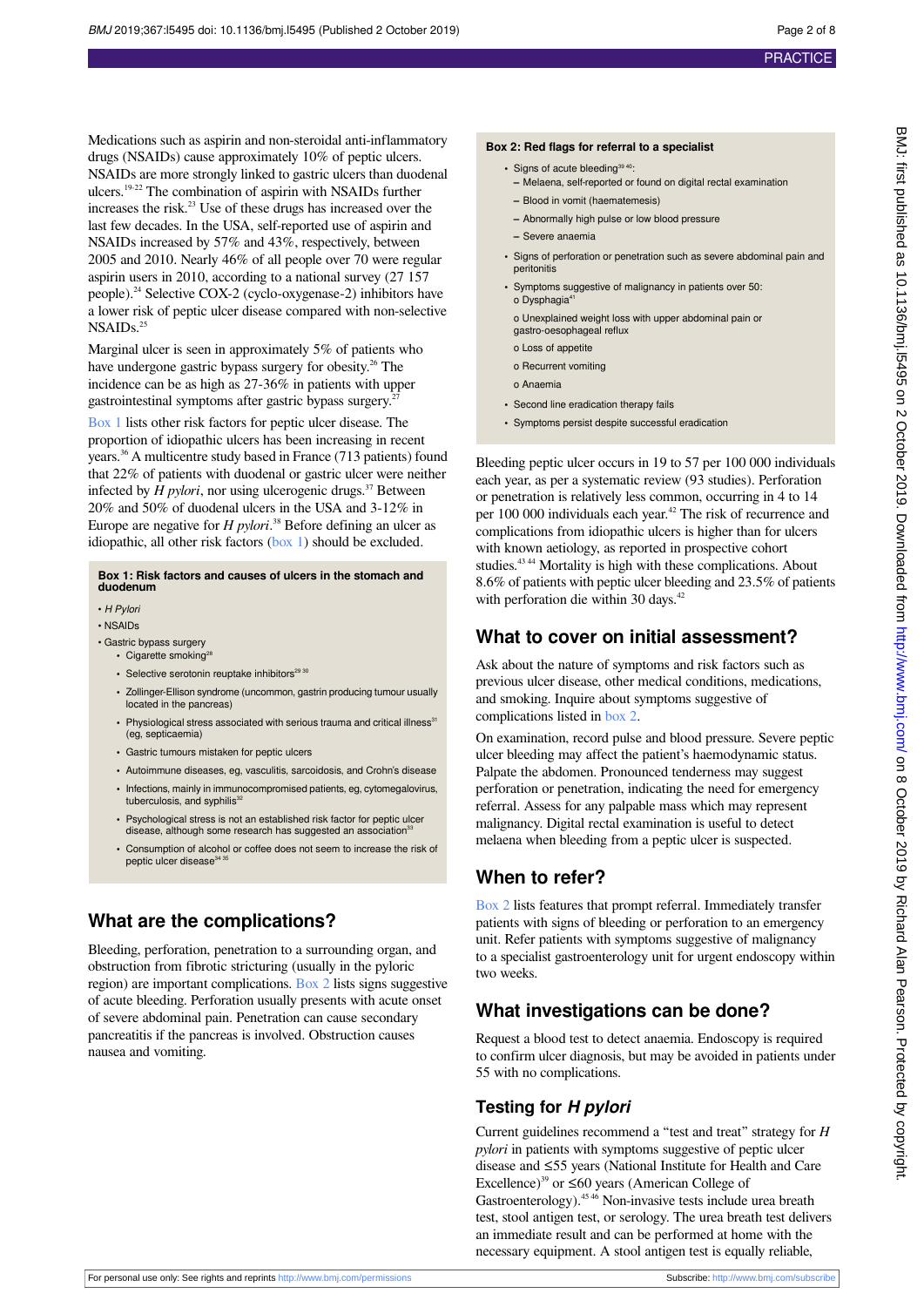BMJ: first published as 10.1136/bmj.I5495 on 2 October 2019. Downloaded from http://www.bmj.com/ on 8 October 2019 by Richard Alan Pearson. Protected by copyright BMJ: first published as 10.1136/bmj.15495 on 2 October 2019. Downloaded from <http://www.bmj.com/> on 8 October 2019 by Richard Alan Pearson. Protected by copyright.

and the stool sample can be collected at home. Serology testing for antibodies has high sensitivity but low specificity, ie, a negative test excludes infection, but a positive result needs to be confirmed by another test. It cannot be used to confirm eradication.

Unlike the serology test, a single negative urea breath test or stool antigen test does not exclude *H pylori* infection. Bleeding or use of PPIs and antibiotics might cause false negative results. Discontinue PPIs for two weeks $47$  and antibiotics for at least four weeks before testing.<sup>48</sup> If no other probable cause of the ulcer is identified, repeat testing a few weeks later.

#### **Endoscopy**

Endoscopy is advised in older people with dyspepsia, in patients with red flag symptoms  $(box 2)$ ,<sup>39</sup> and in patients whose dyspeptic symptoms do not resolve after 4-8 weeks of PPI. Whether endoscopy should be used more liberally in patients with diffuse upper gastrointestinal symptoms is debated.<sup>49</sup> At endoscopy, *H pylori* can be diagnosed by rapid urease test or on histology, both of which are invasive tests.

Additional specialist tests can include platelet cyclo-oxygenase activity or blood salicylic acid to establish any link to the use of NSAIDs or aspirin, and fasting gastrin to exclude Zollinger-Ellison syndrome, before determining an ulcer as idiopathic.

## **How is it managed?**

The initial management is usually acid suppressing treatment along with elimination of risk factors.

#### **Acid suppression**

Endoscopically confirmed peptic ulcers without *H pylori* infection are treated with a PPI until healed, along with elimination of any other known risk factors. Systematic reviews have shown that PPIs accelerate the healing process and facilitate eradication of *H pylori*. 50-52 The odds of ulcer healing were three times higher with PPIs compared with control group (odds ratio 3.49, 95% confidence interval 3.28 to 3.72) in a recent meta-analysis (847 randomised trials, 142 485 participants).<sup>50</sup> For duodenal ulcers, when *H pylori* is the predominant cause, acid suppression included in the eradication therapy for 7-14 days is usually sufficient for healing. Gastric ulcers are treated with acid suppression until healing is confirmed on repeat endoscopy.

The duration of acid suppression for the test and treat recommendation (without prior endoscopy) differs between guidelines, but no more than eight weeks is recommended. Reassess the patient after 4-8 weeks for resolution of symptoms.<sup>4</sup>

We advise caution against overuse of PPIs. Ensure that the treatment is clearly indicated with adequate dosage. Re-evaluate the indication for any continued treatment. Observational studies in different settings suggest that between 27 and 81% of PPI use in primary care and 36-63% of use in hospitals could be inappropriate, $2^{5354}$  ie, having no documented indication for its use or prescribed without re-evaluation. Approximately half of older patients in primary care using NSAIDs were prescribed higher than therapeutic doses or double dose regimens of PPIs in a national audit in Bahrain.<sup>55</sup> This overuse results in unnecessary healthcare costs and an increased risk of adverse effects, such as hip fracture,<sup>56</sup> cardiovascular events,<sup>57</sup>Clostridium difficile infection, pneumonia, dementia,<sup>58</sup> and gastric cancer in long term users.<sup>5960</sup> The evidence regarding

these side effects is largely derived from observational studies, with a risk of confounding,<sup>61</sup> but the potential harms need to be considered in the scenario of overuse and long term use.

Consider alternatives such as histamine 2 receptor antagonists if patients experience side effects. Misoprostol, a prostaglandin analogue, is effective in treating and preventing ulcer recurrence, but compliance is poor owing to side effects such as diarrhoea, nausea, and abdominal pain.<sup>62</sup>

## *H pylori* **eradication**

Patients testing positive for *H pylori* should receive eradication therapy.<sup>39 45 63 64</sup> The choice of antibiotics is determined by antibiotic resistance patterns in any geographical region. [Figure](#page-7-0) [2](#page-7-0) describes typical eradication regimens. Patients can find eradication regimens challenging to follow because they involve talking multiple drugs at the same time. Offer clear written explanation if they would prefer.

Regimens with eradication rates of ≥90% are recommended. In northern Europe, which has a low prevalence of clarithromycin resistant *H pylori*, "triple therapy" is recommended. This is a combination of two antibiotics and a PPI twice daily for 7-14 days depending on empirical efficacy in the region. In many regions, for example Italy, Japan, Turkey, and China, this provides an unacceptably low eradication rate, often <80%.<sup>65</sup> In populations with higher prevalence of antibiotic resistance, expert consensus suggests that a "quadruple therapy" is appropriate. This can be concomitant (14 days) or sequential  $(7+7)$  days) [\(fig 2](#page-7-0)).<sup>66 67</sup> Bismuth is a bactericidal salt that can be added to the quadruple regimen. Prolonged triple therapy in higher doses is an alternative to quadruple regimens.<sup>65</sup>

## **Medication related peptic ulcer disease**

Along with prescribing PPIs, consider whether NSAIDs can be discontinued in the patient. A COX 2-selective NSAID in combination with a PPI may be preferred in these patients. The risk of cardiovascular complications has long been considered to be more pronounced with the COX-2 selective NSAID, but a recent review reports similar cardiovascular risk across NSAIDs.25 68 Use of low dose aspirin for prevention of cardiovascular events can be continued in combination with a PPI<sup>6970</sup>

<span id="page-2-0"></span>Some patients may require long term acid suppression if using ulcerogenic drugs for a longer duration ([box 3](#page-2-0)). Patients are often uncertain of the reason for long term treatment with PPIs and may not be aware that NSAIDs and aspirin can cause peptic ulcer disease. Educate patients about these risks so they are compliant with the treatment.

**Box 3: Indications for long term therapy with a PPI in long term users of aspirin or NSAIDs<sup>71</sup>**

- **•** Age >65 years
- **•** A history of peptic ulcer disease, especially with complications
- **•** NSAID use at high doses or in combination with certain other drugs, ie, aspirin, steroids, selective serotonin reuptake inhibitors, or anticoagulants
- **•** Aspirin use, even at low dosage in elderly patients, particularly in combination with drugs listed above

Histamine 2 receptor antagonists are effective in preventing duodenal ulcers among NSAID users, but not gastric ulcers.<sup>72</sup> These have a shorter duration of action and do not completely suppress postprandial secretion of gastric acid,<sup>73</sup> which requires at least twice-daily dosage. Randomised trials and cohort studies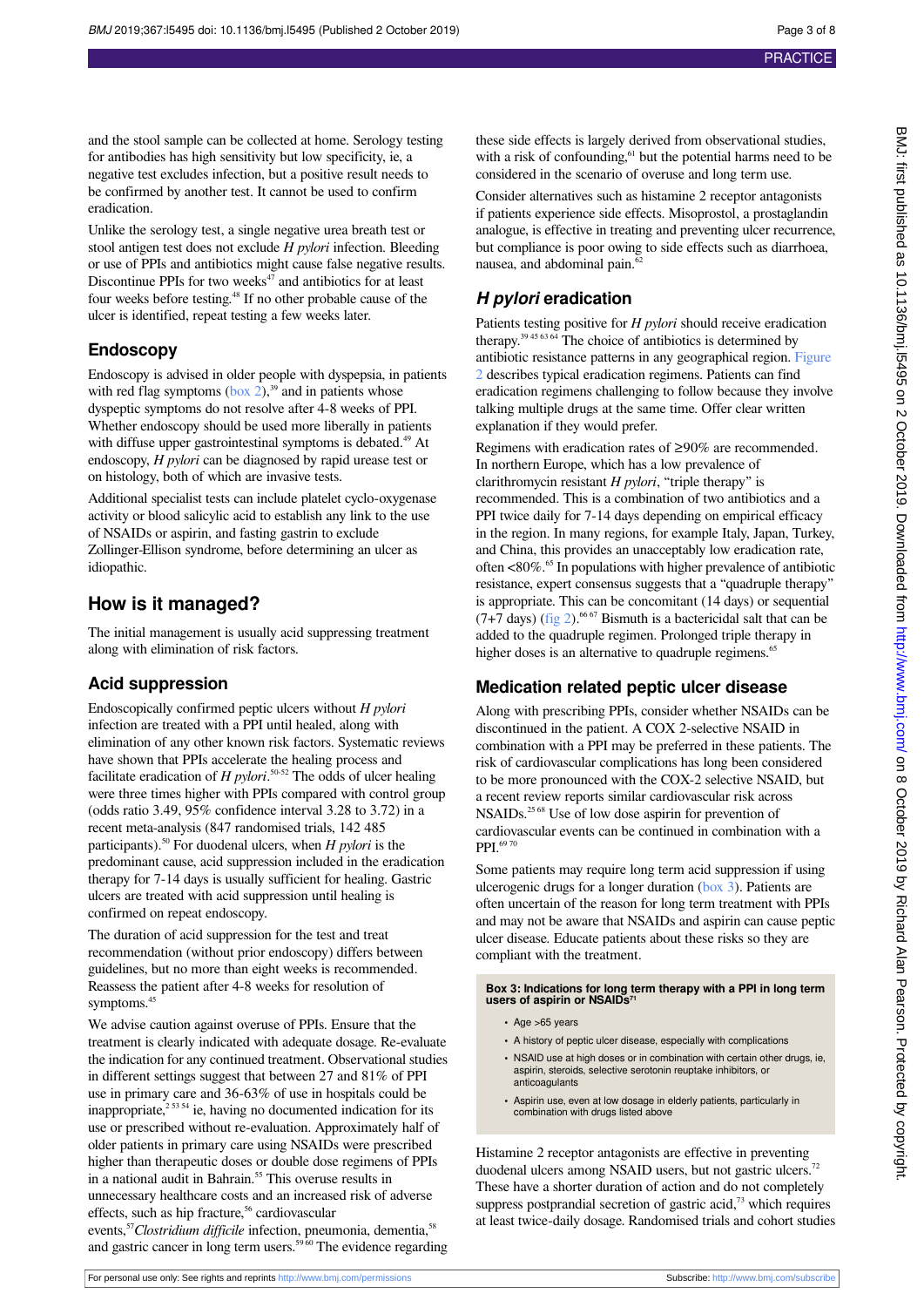have shown that high doses of famotidine (80 g daily) prevent gastric ulcers, although not as effectively as PPIs.<sup>74</sup>

#### **Marginal ulcer**

There is no evidence based treatment of marginal ulcers, and they are often difficult to heal.<sup>26</sup> Eliminate any risk factor and consider a high dose PPI regimen.<sup>75</sup> Follow up with endoscopy until the ulcer is healed.

## **Managing complications**

In patients with peptic ulcer bleeding, endoscopic treatment reduces the risk of re-bleeding, the need for surgery, and mortality.40 76 Approximately 10% of patients require urgent angiographic embolisation or surgery for bleeding despite endoscopic intervention.<sup>77</sup>

The gold standard treatment of ulcer perforation is surgery. Endoscopic stenting plus drainage is a less invasive alternative, but its role is debated.<sup>78</sup> Pyloric obstruction is typically managed endoscopically with dilatation, although surgery is sometimes required.<sup>79</sup>

## **What to cover at follow-up visits?**

Ask the patient about improvement in symptoms. Assess outcome of eradication therapy, preferably non-invasively, eg, by a urea breath test or a stool antigen test, at least 2 weeks after finishing the PPI therapy. More than 85% of patients experience eradication with good compliance to treatment when the prescription is appropriate for the local resistance pattern. Discuss elimination of other risk factors—mainly NSAIDS and smoking.

Patients with a confirmed endoscopic diagnosis of duodenal ulcer do not require follow-up after eradication. Patients with gastric ulcers will need repeat endoscopies and biopsies until confirmed healed, mainly because such ulcers are slower to heal and some may actually be gastric cancers misdiagnosed as an ulcer. Continue PPI treatment after eradication for up to 8 weeks in total or until healing is endoscopically confirmed.<sup>80</sup> Of note, a malignant ulcer can also temporarily heal with PPI treatment, so biopsies must also be sampled from any visible scar tissue.<sup>81</sup> $H$ *pylori* eradication may not completely eliminate the risk of gastric cancer. Expert consensus is to offer endoscopic and histological surveillance in patients at risk—as defined by the extent and severity of mucosal atrophy on endoscopy.<sup>82</sup>

If eradication fails, second line therapy should be tried ([fig 2\)](#page-7-0). If there is no response on second line therapy, or if symptoms persist despite successful eradication, refer the patient to a specialist. Culture from a biopsy of the gastric mucosa can determine potential antibiotic resistance.

#### **Education into practice**

- **•** Think about a patient with dyspeptic symptoms you have seen in your practice recently. How would you alter your management approach based on reading this article?
- **•** How many patients at your practice are on long term treatment with NSAIDs or aspirin and PPIs? When has their indication for continued treatment been evaluated?

#### **Questions for future research**

- What strategies are effective in treating patients with H pylori antibiotic resistance?
- **•** What are the adverse effects of PPI, especially potential cancer risk, with long term use or higher doses'
- **•** Which is the ideal long term strategy to prevent recurrence of peptic ulcer disease in high-risk individuals?
- **•** How can marginal ulcers occurring after gastric bypass surgery for obesity be prevented and treated?

#### **Additional educational resources**

- **•** The American College of Gastroenterology https://gi.org/guideline/ management-of-dyspepsia-2/
- **•** The European Society of Gastrointestinal Endoscopy https://www.esge. com/assets/downloads/pdfs/guidelines/2015\_s\_0034\_1393172.pdf
- **•** The National Institute for Health and Care Excellence (NICE)
- **•** https://www.nice.org.uk/guidance/cg184https://www.nice.org.uk/ guidance/ng12/chapter/1-Recommendations-organised-by-site-ofcancer#upper-gastrointestinal-tract-cancers

#### **Information resources for patients**

National Institute for Health and Care Excellence (NICE) public information. https://www.nice.org.uk/guidance/cg141/ifp/chapter/About-this-information

#### **How patients were involved in the creation of this article**

No patients were involved in the creation of this article.

#### **How this article was created**

We searched PubMed using the term "peptic ulcer." We prioritised systematic reviews and high quality and recently published original studies on the topic. We excluded animal and paediatric studies. We also reviewed clinical guidelines from the American College of Gastroenterology, the European Society of Gastrointestinal Endoscopy, the National Institute for Health and Care Excellence, and the Japanese Society of Gastroenterology.

**Competing interests**The BMJ has judged that there are no disqualifying financial ties to commercial companies. The authors declare the following other interests: none.

Further details of The BMJ policy on financial interests is here: https://www.bmi. com/about-bmj/resources-authors/forms-policies-and-checklists/declarationcompeting-interests

Provenance and peer review: commissioned; externally peer reviewed.

- Sung JJ, Kuipers EJ, El-Serag HB. Systematic review: the global incidence and prevalence of peptic ulcer disease. Aliment Pharmacol Ther 2009;29:938-46. 10.1111/j.1365-2036.2009.03960.x 19220208
- 2 Heidelbaugh JJ, Goldberg KL, Inadomi JM. Magnitude and economic effect of overuse of antisecretory therapy in the ambulatory care setting. Am J Manag Care 2010;16:e228-34.21250399
- 3 Pasina L, Nobili A, Tettamanti M, etal. REPOSI Investigators. Prevalence and appropriateness of drug prescriptions for peptic ulcer and gastro-esophageal reflux disease in a cohort of hospitalized elderly. Eur J Intern Med 2011;22:205-10. 10.1016/j.ejim.2010.11.009 21402255
- 4 Lanas A, Boers M, Nuevo J. Gastrointestinal events in at-risk patients starting non-steroidal anti-inflammatory drugs (NSAIDs) for rheumatic diseases: the EVIDENCE study of European routine practice. Ann Rheum Dis 2015;74:675-81. 10.1136/annrheumdis-2013-204155 24351518
- 5 van den Bemt PM, Chaaouit N, van Lieshout EM, Verhofstad MH. Noncompliance with guidelines on proton pump inhibitor prescription as gastroprotection in hospitalized surgical patients who are prescribed NSAIDs. Eur J Gastroenterol Hepatol 2016;28:857-62. 10.1097/MEG.0000000000000634 27046006
- 6 Kim JJ, Lee JS, Olafsson S, Laine L. Low adherence to Helicobacter pylori testing in hospitalized patients with bleeding peptic ulcer disease. Helicobacter 2014;19:98-104. 10.1111/hel.12114 24617668
- 7 Murakami TT, Scranton RA, Brown HE, etal . Management of Helicobacter Pylori in the<br>United States: Results from a national survey of gastroenterology physicians. Prev Med 2017;100:216-22. 10.1016/j.ypmed.2017.04.021 28457713
- 8 Assessment SSCoHT. Blödande magsår. En systematisk litteraturöversikt SBU: Swedish Council on Health Technology Assessment. SBU, 2011.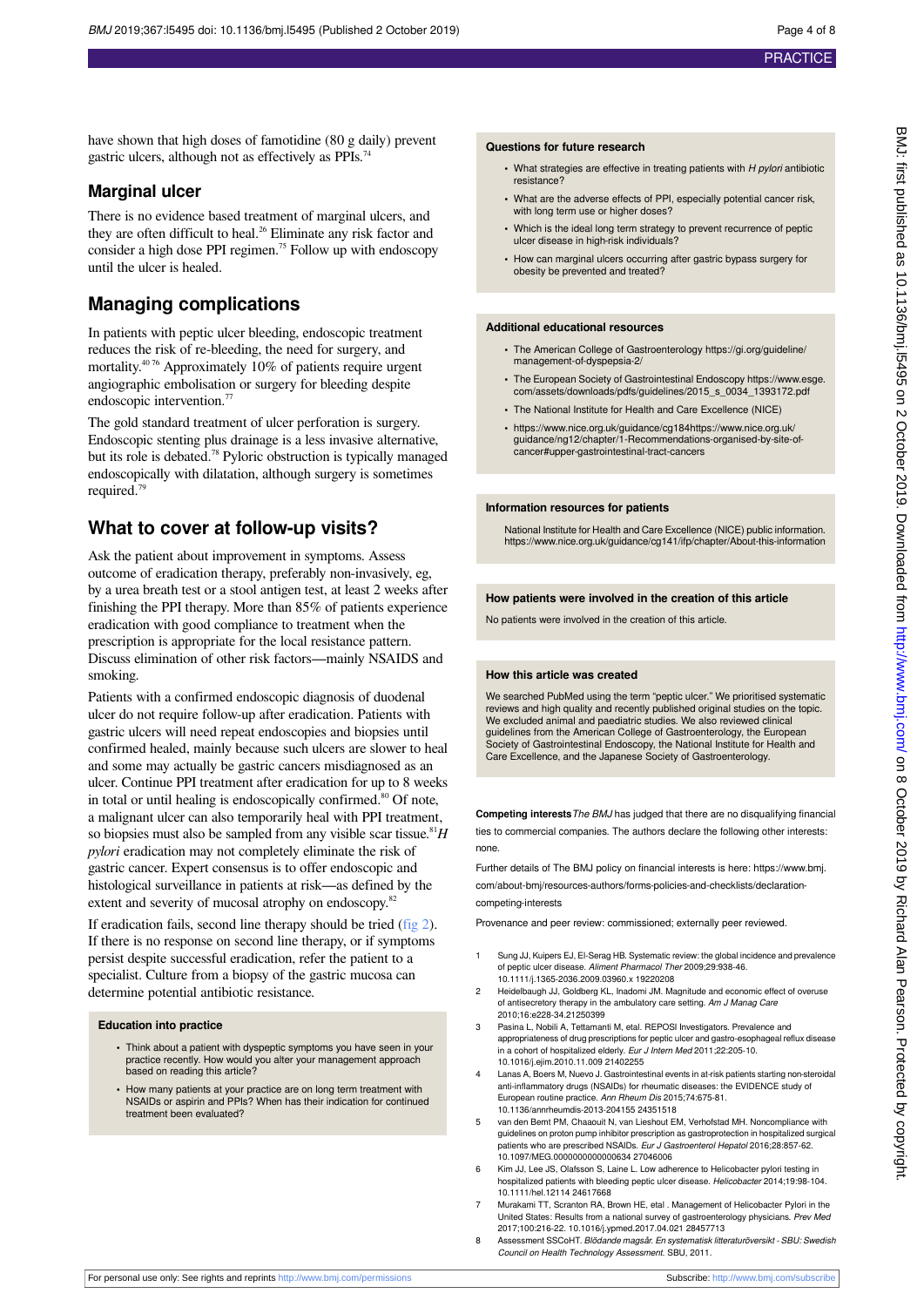- 9 Boltin D, Kimchi N, Dickman R, Gingold-Belfer R, Niv Y, Birkenfeld S. Attitudes and practice related to Helicobacter pylori infection among primary care physicians. Eur Gastroenterol Hepatol 2016;28:1035-40. 10.1097/MEG.0000000000000659 27167452
- 10 Werdmuller BF, van der Putten AB, Loffeld RJ. The clinical presentation of peptic ulcer disease. Neth J Med 1997;50:115-9. 10.1016/S0300-2977(96)00075-7 9121595
- 11 Cai S, García Rodríguez LA, Massó-González EL, Hernández-Díaz S. Uncomplicated peptic ulcer in the UK: trends from 1997 to 2005. Aliment Pharmacol Ther 2009;30:1039-48. 10.1111/j.1365-2036.2009.04131.x 19709097
- 12 Aro P, Storskrubb T, Ronkainen J, etal . Peptic ulcer disease in a general adult population: the Kalixanda study: a random population-based study. Am J Epidemiol 2006;163:1025-34. 10.1093/aje/kwj129 16554343
- 13 Agréus L, Hellström PM, Talley NJ, etal . Towards a healthy stomach? Helicobacter pylori prevalence has dramatically decreased over 23 years in adults in a Swedish community. United European Gastroenterol J 2016;4:686-96. 10.1177/2050640615623369 27733911
- 14 Leow AH, Lim YY, Liew WC, Goh KL. Time trends in upper gastrointestinal diseases and Helicobacter pylori infection in a multiracial Asian population—a 20-year experience over<br>three time periods. Al*iment Pharmacol Ther* 2016;43:831-7. 10.1111/apt.13550 26847417
- 15 Marshall BJ, McGechie DB, Rogers PA, Glancy RJ. Pyloric Campylobacter infection and gastroduodenal disease. Med J Aust 1985;142:439-44.3982346
- 16 Graham DY, Klein PD, Opekun AR, Boutton TW. Effect of age on the frequency of active Campylobacter pylori infection diagnosed by the [13C]urea breath test in normal subjects and patients with peptic ulcer disease. J Infect Dis 1988;157:777-80. 10.1093/infdis/157.4.777 3346569
- 17 Hansson LE, Nyrén O, Hsing AW, etal . The risk of stomach cancer in patients with gastric or duodenal ulcer disease. N Engl J Med 1996;335:242-9. 10.1056/NEJM199607253350404 8657240
- 18 Ford AC, Forman D, Hunt RH, Yuan Y, Moayyedi P. Helicobacter pylori eradication therapy to prevent gastric cancer in healthy asymptomatic infected individuals: systematic review and meta-analysis of randomised controlled trials. BMJ 2014;348:g3174. 10.1136/bmj.g3174 24846275
- 19 Gisbert JP, Calvet X. Review article: Helicobacter pylori-negative duodenal ulcer disease. Aliment Pharmacol Ther 2009;30:791-815. 10.1111/j.1365-2036.2009.04105.x 19706147
- 20 Konturek J, Bielański W, Płonka M, etal . Helicobacter pylori, non-steroidal anti-inflammatory drugs and smoking in risk pattern of gastroduodenal ulcers. Scand J Gastroenterol 2003;38:923-30. 10.1080/00365520310004696 14531527
- 21 Allison MC, Howatson AG, Torrance CJ, Lee FD, Russell RI. Gastrointestinal damage associated with the use of nonsteroidal antiinflammatory drugs. N Engl J Med 1992;327:749-54. 10.1056/NEJM199209103271101 1501650
- 22 Yeomans ND, Lanas AI, Talley NJ, etal . Prevalence and incidence of gastroduodenal ulcers during treatment with vascular protective doses of aspirin. Aliment Pharmacol Ther
- 2005;22:795-801. 10.1111/j.1365-2036.2005.02649.x 16225488 23 Rafaniello C, Ferrajolo C, Sullo MG, etal . Risk of gastrointestinal complications associated to NSAIDs, low-dose aspirin and their combinations: Results of a pharmacovigilance reporting system. Pharmacol Res 2016;104:108-14. 10.1016/j.phrs.2015.12.026 26739516
- 24 Zhou Y, Boudreau DM, Freedman AN. Trends in the use of aspirin and nonsteroidal anti-inflammatory drugs in the general U.S. population. Pharmacoepidemiol Drug Saf 2014;23:43-50. 10.1002/pds.3463 23723142
- 25 Silverstein FE, Faich G, Goldstein JL, etal . Gastrointestinal toxicity with celecoxib vs nonsteroidal anti-inflammatory drugs for osteoarthritis and rheumatoid arthritis: the CLASS study: A randomized controlled trial. Celecoxib Long-term Arthritis Safety Study. JAMA 2000;284:1247-55. 10.1001/jama.284.10.1247 10979111
- 26 Coblijn UK, Goucham AB, Lagarde SM, Kuiken SD, van Wagensveld BA. Development of ulcer disease after Roux-en-Y gastric bypass, incidence, risk factors, and patient presentation: a systematic review. Obes Surg 2014;24:299-309. 10.1007/s11695-013-1118-5 24234733
- 27 El-Hayek K, Timratana P, Shimizu H, Chand B. Marginal ulcer after Roux-en-Y gastric bypass: what have we really learned?Surg Endosc 2012;26:2789-96. 10.1007/s00464-012-2280-x 22543994
- 28 Kurata JH, Nogawa AN. Meta-analysis of risk factors for peptic ulcer. Nonsteroidal antiinflammatory drugs, Helicobacter pylori, and smoking. J Clin Gastroentero.<br>1997;24:2-17. 10.1097/00004836-199701000-00002 9013343
- 29 Dall M, Schaffalitzky de Muckadell OB, Lassen AT, Hallas J. There is an association between selective serotonin reuptake inhibitor use and uncomplicated peptic ulcers: a population-based case-control study. Aliment Pharmacol Ther 2010;32:1383-91. 10.1111/j.1365-2036.2010.04472.x 21050241
- 30 Jiang HY, Chen HZ, Hu XJ, etal . Use of selective serotonin reuptake inhibitors and risk of upper gastrointestinal bleeding: a systematic review and meta-analysis. Clin<br>Gastroenterol Hepatol 2015;13:42-50.e3. 10.1016/j.cgh.2014.06.021 24993365
- 31 Krag M, Perner A, Wetterslev J, etal. SUP-ICU co-authors. Prevalence and outcome of gastrointestinal bleeding and use of acid suppressants in acutely ill adult intensive care<br>patients. *Intensive Care Med* 2015;41:833-45. 10.1007/s00134-015-3725-1 25860444
- 32 Tamura J, Arakaki S, Shibata D, Maeshiro T. Cytomegalovirus-associated gastric ulcer: a diagnostic challenge in a patient of fulminant hepatitis with steroid pulse therapy. BMJ Case Rep 2013;2013. 10.1136/bcr-2013-010501 23997079
- 33 Levenstein S, Rosenstock S, Jacobsen RK, et al. Psychological stress increases risk for peptic ulcer, regardless of Helicobacter pylori infection or use of nonsteroidal
- anti-inflammatory drugs. Clin Gastroenterol Hepatol 2015;13:498-506 e1. 34 Friedman GD, Siegelaub AB, Seltzer CC. Cigarettes, alcohol, coffee and peptic ulcer. N Engl J Med 1974;290:469-73. 10.1056/NEJM197402282900901 4810814
- 35 Shimamoto T, Yamamichi N, Kodashima S, etal . No association of coffee consumption with gastric ulcer, duodenal ulcer, reflux esophagitis, and non-erosive reflux disease: a<br>cross-sectional study of 8,013 healthy subjects in Japan. *PLoS One* 2013;8:e65996. 10.1371/journal.pone.0065996 23776588
- Chung CS, Chiang TH, Lee YC. A systematic approach for the diagnosis and treatment of idiopathic peptic ulcers. *Korean J Intern Med* 2015;30:559-70.<br>10.3904/kjim.2015.30.5.559 26354049
- 37 Charpignon C, Lesgourgues B, Pariente A, etal. Group de l'Observatoire National des Ulcères de l'Association Nationale des HépatoGastroentérologues des Hôpitaux Généraux (ANGH). Peptic ulcer disease: one in five is related to neither Helicobacter pylori nor aspirin/NSAID intake. Aliment Pharmacol Ther 2013;38:946-54. 10.1111/apt.12465 23981105
- 38 Freston JW. Review article: role of proton pump inhibitors in non-H. pylori-related ulcers. Aliment Pharmacol Ther 2001;15(Suppl 2):2-5. 10.1046/j.1365-2036.2001.00114.x 11556873
- 39 National Institute for Health and Care Excellence. The management of dyspepsia in adult patients in primary care, guidelines from National Institute for Health and Clinical Excellence. London: NICE, 2004. https://www.nice.org.uk/guidance/cg17
- 40 Gralnek IM, Dumonceau JM, Kuipers EJ, etal . Diagnosis and management of nonvariceal upper gastrointestinal hemorrhage: European Society of Gastrointestinal Endoscopy (ESGE) Guideline. Endoscopy 2015;47:a1-46. 10.1055/s-0034-1393172 26417980
- National Institute for Health and Care Excellence. Suspected cancer: recognition and referral. Guidelines from National Institute for Health and Clinical Excellence. NICE guidelines 2015. https://www.nice.org.uk/guidance/ng12
- 42 Lau JY, Sung J, Hill C, Henderson C, Howden CW, Metz DC. Systematic review of the epidemiology of complicated peptic ulcer disease: incidence, recurrence, risk factors and mortality. Digestion 2011;84:102-13. 10.1159/000323958 21494041
- 43 Wong GL, Wong VW, Chan Y, etal . High incidence of mortality and recurrent bleeding in patients with Helicobacter pylori-negative idiopathic bleeding ulcers. Gastroenterology 2009;137:525-31. 10.1053/j.gastro.2009.05.006 19445937
- 44 Hung LC, Ching JY, Sung JJ, etal . Long-term outcome of Helicobacter pylori-negative idiopathic bleeding ulcers: a prospective cohort study. Gastroenterology 2005;128:1845-50. 10.1053/j.gastro.2005.03.026 15940620
- 45 Moayyedi P, Lacy BE, Andrews CN, Enns RA, Howden CW, Vakil N. ACG and CAG clinical guideline: management of dyspepsia. Am J Gastroenterol 2017;112:988-1013. 10.1038/ajg.2017.154 28631728
- 46 Agréus L, Talley NJ, Jones M. Value of the "test & treat" strategy for uninvestigated dyspepsia at low prevalence rates of Helicobacter pylori in the population. Helicobacter 2016;21:186-91. 10.1111/hel.12267 26347458
- 47 Saniee P, Shahreza S, Siavoshi F. Negative effect of proton-pump inhibitors (PPIs) on Helicobacter pylori growth, morphology, and urease test and recovery after PPI removal–an in vitro study. Helicobacter 2016;21:143-52. 10.1111/hel.12246 26222264
- 48 Leung WK, Hung LC, Kwok CK, Leong RW, Ng DK, Sung JJ. Follow up of serial urea breath test results in patients after consumption of antibiotics for non-gastric infections. World J Gastroenterol 2002;8:703-6. 10.3748/wjg.v8.i4.703 12174382
- 49 Griffin SM, Bowrey DJ, Allum WH. Upper gastrointestinal surgeons comment on NICE dyspepsia guidelines. BMJ 2005;330:308-9. 10.1136/bmj.330.7486.308-b 15695281
- 50 Scally B, Emberson JR, Spata E, etal . Effects of gastroprotectant drugs for the prevention and treatment of peptic ulcer disease and its complications: a meta-analysis of randomised trials. Lancet Gastroenterol Hepatol 2018;3:231-41. 10.1016/S2468-1253(18)30037-2 29475806
- 51 Nyssen OP, McNicholl AG, Megraud F, etal . Sequential versus standard triple first-line therapy for Helicobacter pylori eradication. Cochrane Database Syst Rev 2016;(6):CD009034.27351542
- Ford A, Delaney B, Forman D, Moayyedi P. Eradication therapy for peptic ulcer disease in Helicobacter pylori positive patients. Cochrane Database Syst Rev 2004;(4):CD003840.15495066
- Savarino V, Dulbecco P, de Bortoli N, Ottonello A, Savarino E. The appropriate use of proton pump inhibitors (PPIs): Need for a reappraisal. Eur J Intern Med 2017;37:19-24. 10.1016/j.ejim.2016.10.007 27784575
- 54 Ntaios G, Chatzinikolaou A, Kaiafa G, Savopoulos C, Hatzitolios A, Karamitsos D. Evaluation of use of proton pump inhibitors in Greece. Eur J Intern Med 2009;20:171-3. 10.1016/j.ejim.2007.10.020 19327607
- 55 Al Khaja KAJ, Veeramuthu S, Isa HA, Sequeira RP. Prescription audit of NSAIDs and gastroprotective strategy in elderly in primary care. Int J Risk Saf Med 2017;29:57-68. 10.3233/JRS-170742 28885223
- 56 Hussain S, Siddiqui AN, Habib A, Hussain MS, Najmi AK. Proton pump inhibitors' use and risk of hip fracture: a systematic review and meta-analysis. Rheumatol Int 2018;38:1999-2014. 10.1007/s00296-018-4142-x 30159775
- 57 Shiraev TP, Bullen A. Proton pump inhibitors and cardiovascular events: a systematic review. Heart Lung Circ 2018;27:443-50. 10.1016/j.hlc.2017.10.020 29233498
- 58 Haenisch B, von Holt K, Wiese B, etal . Risk of dementia in elderly patients with the use of proton pump inhibitors. Eur Arch Psychiatry Clin Neurosci 2015;265:419-28. 10.1007/s00406-014-0554-0 25341874
- 59 Brusselaers N, Wahlin K, Engstrand L, Lagergren J. Maintenance therapy with proton pump inhibitors and risk of gastric cancer: a nationwide population-based cohort study in .<br>Sweden. *BMJ Open* 2017;7:e017739. 10.1136/bmjopen-2017-017739 29084798
- 60 Cheung KS, Chan EW, Wong AYS, Chen L, Wong ICK, Leung WK. Long-term proton pump inhibitors and risk of gastric cancer development after treatment for Helicobacter pylori: a population-based study. Gut 2018;67:28-35. 10.1136/gutjnl-2017-314605 29089382
- 61 Haastrup PF, Thompson W, Søndergaard J, Jarbøl DE. Side effects of long-term proton pump inhibitor use: a review. Basic Clin Pharmacol Toxicol 2018;123:114-21. 10.1111/bcpt.13023 29658189
- 62 Graham DY, Agrawal NM, Campbell DR, etal. NSAID-Associated Gastric Ulcer Prevention Study Group. Ulcer prevention in long-term users of nonsteroidal anti-inflammatory drugs: results of a double-blind, randomized, multicenter, active- and placebo-controlled study of misoprostol vs lansoprazole. Arch Intern Med 2002;162:169-75. 10.1001/archinte.162.2.169 11802750
- 63 Gisbert JP, Khorrami S, Carballo F, Calvet X, Gene E, Dominguez-Muñoz E. Meta-analysis: Helicobacter pylori eradication therapy vs. antisecretory non-eradication therapy for the prevention of recurrent bleeding from peptic ulcer. Aliment Pharmacol Ther 2004;19:617-29.<br>10.1111/j.1365-2036.2004.01898.x 15023164
- 64 Ford AC, Delaney BC, Forman D, Moayyedi P. Eradication therapy for peptic ulcer disease in Helicobacter pylori positive patients. Cochrane Database Syst Rev 2006;2:CD003840. 10.1002/14651858.CD003840.pub4 16625592
- 65 Gisbert JP, McNicholl AG. Optimization strategies aimed to increase the efficacy of H. pylori eradication therapies. Helicobacter 2017;22. 10.1111/hel.12392. 28464347
- 66 Liou JM, Chen CC, Chen MJ, etal. Taiwan Helicobacter Consortium. Sequential versus triple therapy for the first-line treatment of Helicobacter pylori: a multicentre, open-label,<br>randomised trial. Lancet 2013;381:205-13. 10.1016/S0140-6736(12)61579-7 23158886
- Malfertheiner P, Megraud F, O'Morain CA, etal. European Helicobacter and Microbiota Study Group and Consensus panel. Management of Helicobacter pylori infection-the Maastricht V/Florence Consensus Report. Gut 2017;66:6-30. 10.1136/gutjnl-2016-312288 27707777
- Ross SJ, Elgendy IY, Bavry AA. Cardiovascular safety and bleeding risk associated with nonsteroidal anti-inflammatory medications in patients with cardiovascular disease. Curr Cardiol Rep 2017;19:8. 10.1007/s11886-017-0814-5 28138824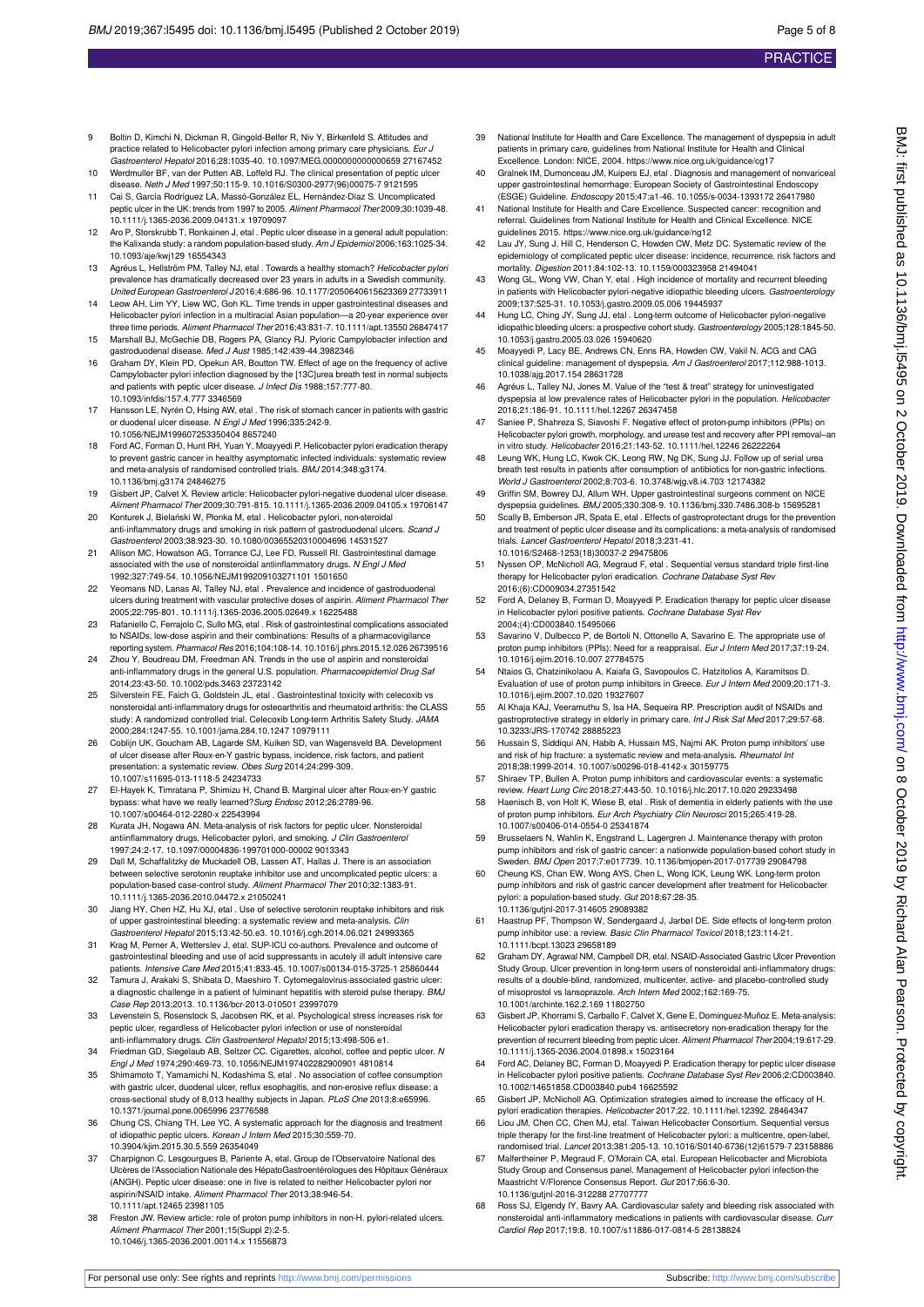- 69 Derogar M, Sandblom G, Lundell L, etal . Discontinuation of low-dose aspirin therapy after peptic ulcer bleeding increases risk of death and acute cardiovascular events. Clin Gastroenterol Hepatol 2013;11:38-42. 10.1016/j.cgh.2012.08.034 22975385
- 70 Sung JJ, Lau JY, Ching JY, etal . Continuation of low-dose aspirin therapy in peptic ulcer bleeding: a randomized trial. Ann Intern Med 2010;152:1-9.
- 10.7326/0003-4819-152-1-201001050-00179 19949136 71 Lanza FL, Chan FK, Quigley EMPractice Parameters Committee of the American College of Gastroenterology. Guidelines for prevention of NSAID-related ulcer complications. *Am*<br>J G*astroenterol* 2009;104:728-38. 10.1038/ajg.2009.115 19240698
- 72 Rostom A, Dube C, Wells G, etal . Prevention of NSAID-induced gastroduodenal ulcers. Cochrane Database Syst Rev 2002;(4):CD002296.12519573
- 73 Colin-Jones DG. The role and limitations of H2-receptor antagonists in the treatment of gastro-oesophageal reflux disease. Aliment Pharmacol Ther 1995;9(Suppl 1):9-14. 10.1111/j.1365-2036.1995.tb00778.x 7495945
- 74 Ng FH, Wong SY, Lam KF, etal . Famotidine is inferior to pantoprazole in preventing recurrence of aspirin-related peptic ulcers or erosions. Gastroenterology 2010;138:82-8. 10.1053/j.gastro.2009.09.063 19837071
- 75 Gumbs AA, Duffy AJ, Bell RL. Incidence and management of marginal ulceration after laparoscopic Roux-Y gastric bypass. Surg Obesity Rel Dis 2006;2:460-3.
- 76 Hearnshaw SA, Logan RF, Lowe D, Travis SP, Murphy MF, Palmer KR. Acute upper gastrointestinal bleeding in the UK: patient characteristics, diagnoses and outcomes in the 2007 UK audit. Gut 2011;60:1327-35. 10.1136/gut.2010.228437 21490373
- 77 Sverdén E, Mattsson F, Lindström D, Sondén A, Lu Y, Lagergren J. Transcatheter arterial embolization compared with surgery for uncontrolled peptic ulcer bleeding: a population-based cohort study. Ann Surg 2019;269:304-9. 10.1097/SLA.0000000000002565 29064894
- 78 Chung KT, Shelat VG. Perforated peptic ulcer—an update. World J Gastrointest Surg 2017;9:1-12. 10.4240/wjgs.v9.i1.1 28138363
- 79 Heo J, Jung MK. Safety and efficacy of a partially covered self-expandable metal stent in benign pyloric obstruction. World J Gastroenterol 2014;20:16721-5. 10.3748/wjg.v20.i44.16721 25469043
- 80 Tulassay Z, Stolte M, Sjölund M, etal . Effect of esomeprazole triple therapy on eradication rates of Helicobacter pylori, gastric ulcer healing and prevention of relapse in gastric ulcer patients. Eur J Gastroenterol Hepatol 2008;20:526-36. 10.1097/MEG.0b013e3282f427ac. 18467912
- Podolsky I, Storms PR, Richardson CT, Peterson WL, Fordtran JS. Gastric adenocarcinoma masquerading endoscopically as benign gastric ulcer. A five-year experience. Dig Dis Sci 1988;33:1057-63. 10.1007/BF01535778 3409791
- 82 Sugano K, Tack J, Kuipers EJ, etal. faculty members of Kyoto Global Consensus Conference. Kyoto global consensus report on Helicobacter pylori gastritis. Gut 2015;64:1353-67. 10.1136/gutjnl-2015-309252 26187502

Published by the BMJ Publishing Group Limited. For permission to use (where not already granted under a licence) please go to [http://group.bmj.com/group/rights-licensing/](http://group.bmj.com/group/rights-licensing/permissions) [permissions](http://group.bmj.com/group/rights-licensing/permissions)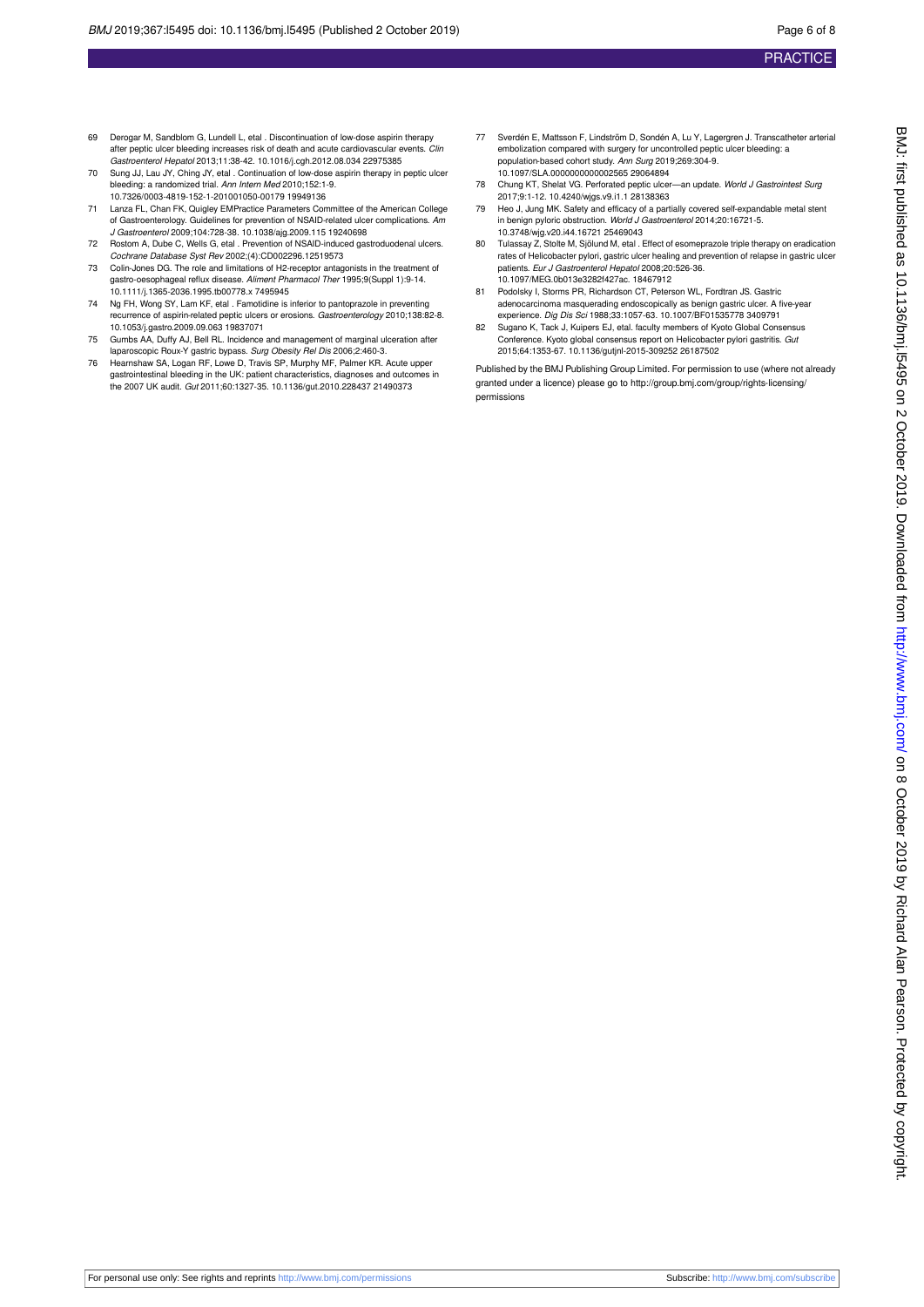## **Figures**

<span id="page-6-0"></span>

**Fig 1** Factors that protect or harm the gastroduodenal mucosa